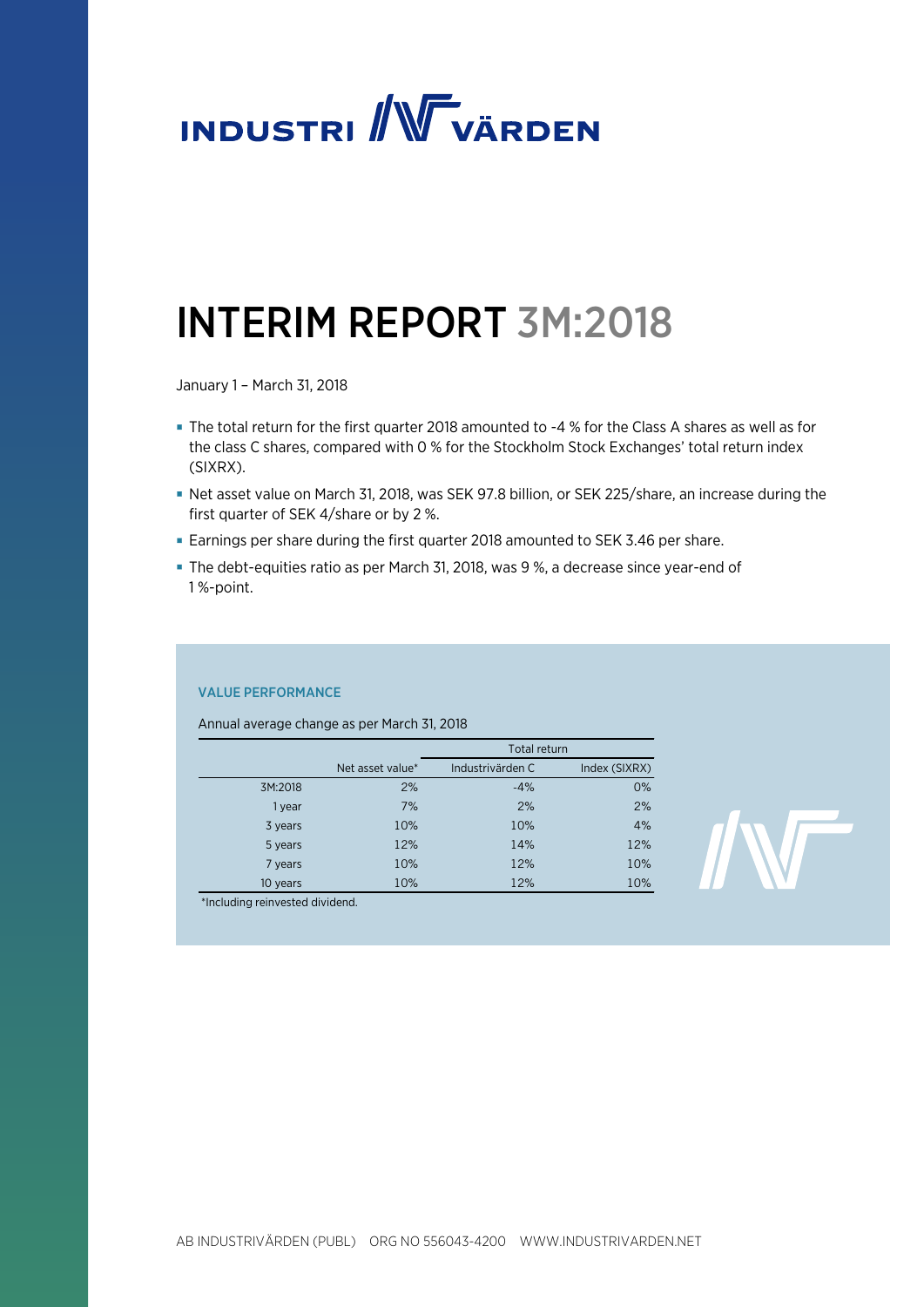# CEO's message

#### EXTERNAL FACTORS

The first quarter of the year is now behind us, and the macroeconomic outlook for 2018 remains positive. Economic activity is high, with growth in all major economies and a projected global growth of 4% for 2018. Although we are currently in a growth period with low interest rates and good corporate earnings growth, a number of ominous clouds can be seen on the horizon. Expectations in recent time for rising interest rates and reduced stimulus measures along with concerns about growing protectionism have led to uncertainty and greater volatility in the stock market.

#### PORTFOLIO COMPANIES

In our portfolio companies the work continues on developing and strengthening the respective companies based on their conditions and strategies. In recent years several of our portfolio companies have taken big steps towards greater focus, decentralization and efficiency improvement. It is gratifying to see how these measures have borne fruit and that these companies have strengthened both their profitability and financial positions. However, we live in a highly competitive and changing world, and it is therefore important to work with continuous change toward the goal of adapting operations in order to always be better. I would like to comment briefly on the performance of a few of our portfolio companies.

During the first quarter *Volvo* communicated that it will begin selling electric medium-duty trucks in 2019. To date the company has sold more than 4,000 electrified buses, and it is now a leading player in electric hybrid technology. Through this prominent position Volvo can meet its customers' needs and at the same time contribute to sustainable urban environments.

*Sandvik* completed two divestments within the framework of the company's refinement – Sandvik Material Technology's welding wire business and the remaining part of Sandvik Mining Systems. Parallel with this the company invested approximately SEK 200 M in a new plant for producing fine metal powders, which strengthens Sandvik's position in the rapidly growing markets for manufacturing metal powders and metal additives/3D printing.

Following a strategic review, *Skanska*, under the direction of its new CEO Anders Danielsson, will carry out extensive restructuring to focus its businesses and take measures to improve profitability in the construction operations.

*Ericsson*, which focused on its strategy in 2017, is now working intensively on developing its core business, increasing efficiency and lowering costs in order to achieve its set targets. The company has communicated that it expects significant results from this work in 2018.

The nominating committees of our portfolio companies have now presented their recommendations to the AGMs being held this spring. The recommendations for directors entail that a number of new persons will join the boards, even though this year's changes overall are somewhat fewer following a period of more extensive adjustments.

#### INDUSTRIVÄRDEN'S PERFORMANCE

At the end of the quarter, net asset value was SEK 97.8 billion, or SEK 225 per share, which corresponds to an increase of 2 % during the quarter. During the same period the total return for the Class A as well as the Class C shares was -4 % compared with 0 % for the total return index. The difference between net asset value and the share's development reflects an increase in discount to net asset value, which is in line with the development of several investment companies.

Industrivärden's board of directors has proposed to the Annual General Meeting that a dividend of SEK 5.50 per share, or a total of SEK 2.4 billion, be paid to the shareholders. If the portfolio companies' AGMs resolve in favor of the proposed dividends for those companies in 2018, Industrivärden will receive SEK 3.8 billion in dividend income which entails a considerable cash-flow, after paid out dividend and management and financial costs, that can be used for investments or to reduce our debt. For Industrivärden this builds capacity and flexibility over time.

During the first quarter of the year we carried out an investment for SEK 0.3 billion in Handelsbanken.

#### ANNUAL GENERAL MEETING

Industrivärden's Annual General Meeting will be held on April 17 in the Vinterträdgården room at the Grand Hôtel in Stockholm. At the AGM I will comment on the Company's performance last year and describe the importance of engaged and long-term owners in a rapidly changing world. For me, the AGM is also a good opportunity to meet with shareholders and hear various views.

Stockholm, April 9, 2018

Helena Stjernholm **CEO**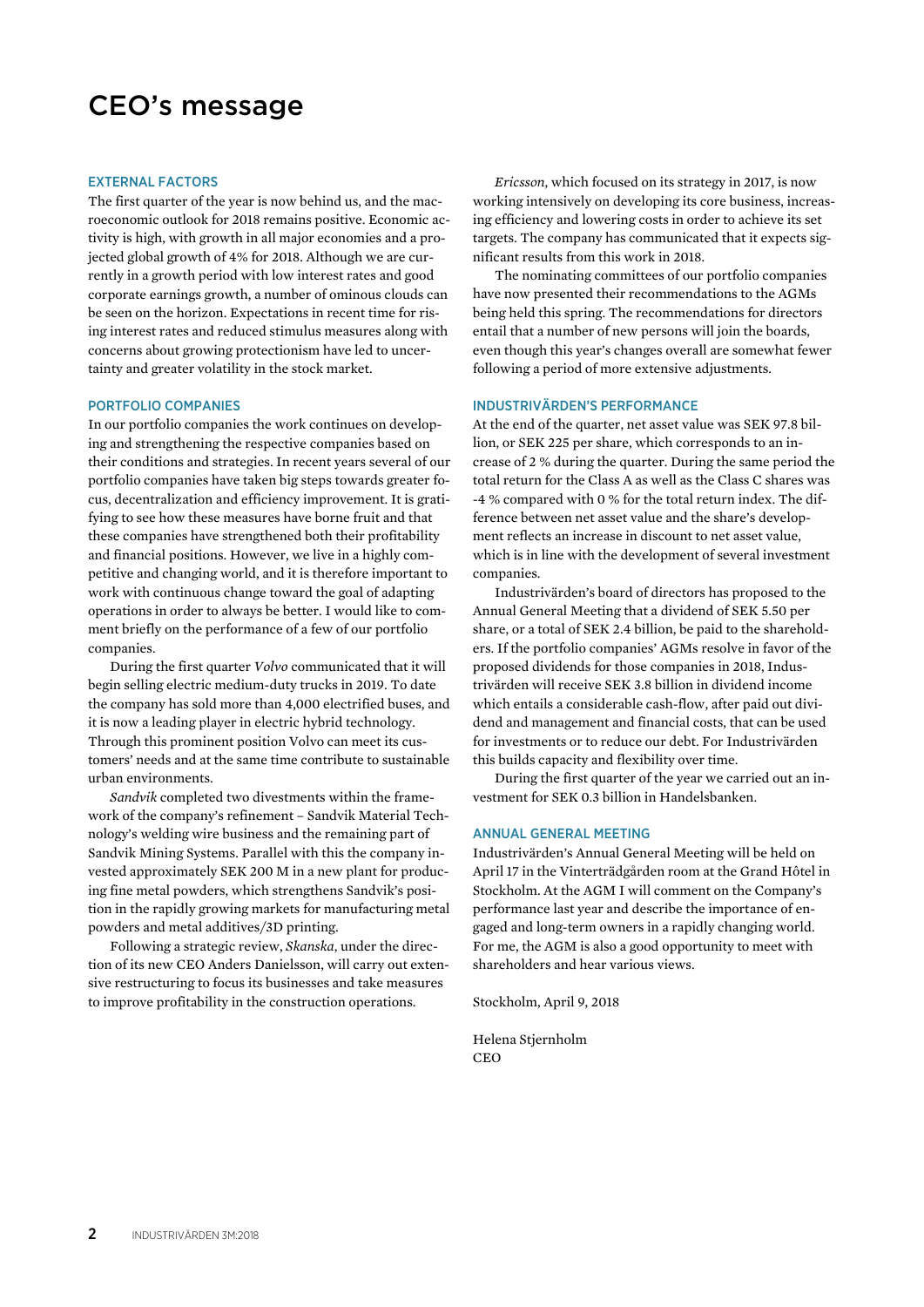# **Overview**

# INDUSTRIVÄRDEN IN BRIEF

Industrivärden conducts long-term asset management that creates value through active ownership. The long-term goal is to increase net asset value and thereby generate a return for Industrivärden's shareholders that exceeds the market's required rate of return. Taking into account the risk profile of the portfolio's investments, the shareholders are to be given a total return which over time is higher than the average for the Stockholm Stock Exchange.

More information can be found on www.industrivarden.net.

#### EQUITIES PORTFOLIO, MARCH 31, 2018



### COMPOSITION OF EQUITIES PORTFOLIO AND NET ASSET VALUE

|                                        | 03/31/2018               |                          |       |                      |                | 3M:2018         |                  |                            |
|----------------------------------------|--------------------------|--------------------------|-------|----------------------|----------------|-----------------|------------------|----------------------------|
|                                        |                          | Share of<br>ownership, % |       |                      |                | Market value    | Total<br>return  | TR for the<br>stock        |
| Portfolio companies                    | No. of shares            | Capital                  | Votes | Share of<br>value, % |                | SEK M SEK/share | SEK <sub>M</sub> | $\%$                       |
| Sandvik                                | 147,584,257              | 11.8                     | 11.8  | 21                   | 22,499         | 52              | 1,291            | 6                          |
| Volvo A                                | 142,154,571              | 6.7                      | 22.0  | 20                   | 21,679         | 50              | $-85$            | $\mathbf 0$                |
| Handelsbanken A                        | 198,923,948              | 10.2                     | 10.4  | 19                   | 20,728         | 48              | $-90$            | 0                          |
| Essity A<br>Essity B                   | 35,000,000<br>31,800,000 | 9.5                      | 29.8  | 14                   | 8,120<br>7,333 | 36              | $-66$            | $\mathbf 0$<br>$-1$        |
| ICA Gruppen                            | 20,625,000               | 10.3                     | 10.3  | 6                    | 6,093          | 14              | $-52$            | $-1$                       |
| <b>SCA A</b><br><b>SCAB</b>            | 35,000,000<br>31,800,000 | 9.5                      | 29.7  | 6                    | 3,098<br>2,828 | 14              | 17               | $-5$<br>7                  |
| <b>SSAB A</b><br><b>SSAB B</b>         | 63,105,972<br>54,633,318 | 11.4                     | 18.2  | 5                    | 2,966<br>2,102 | 12              | 235              | 5<br>5                     |
| Skanska A<br>Skanska B                 | 12,667,500<br>16,343,995 | 6.9                      | 23.9  | 5                    | 2,162<br>2,789 | 11              | 19               | $\mathbf 0$<br>$\mathbf 0$ |
| Ericsson A<br>Ericsson B               | 86,052,615<br>1,000,000  | 2.6                      | 15.1  | $\overline{4}$       | 4,733<br>53    | 11              | 238              | 5<br>0                     |
| Other                                  |                          |                          |       | $\overline{0}$       | 208            | $\mathbf{O}$    | 12               |                            |
| Equities portfolio                     |                          |                          |       | 100                  | 107,389        | 247             | 1,519            | 1                          |
| Interest-bearing net debt              |                          |                          |       |                      | $-9,606$       | $-22$           | Index:           | 0                          |
| Adjustment regarding exchangeable bond |                          |                          |       |                      | $-23$          | $-0$            |                  |                            |
| Net asset value                        |                          |                          |       |                      | 97,760         | 225             |                  |                            |
| Debt-equities ratio                    |                          |                          |       |                      |                | 9%              |                  |                            |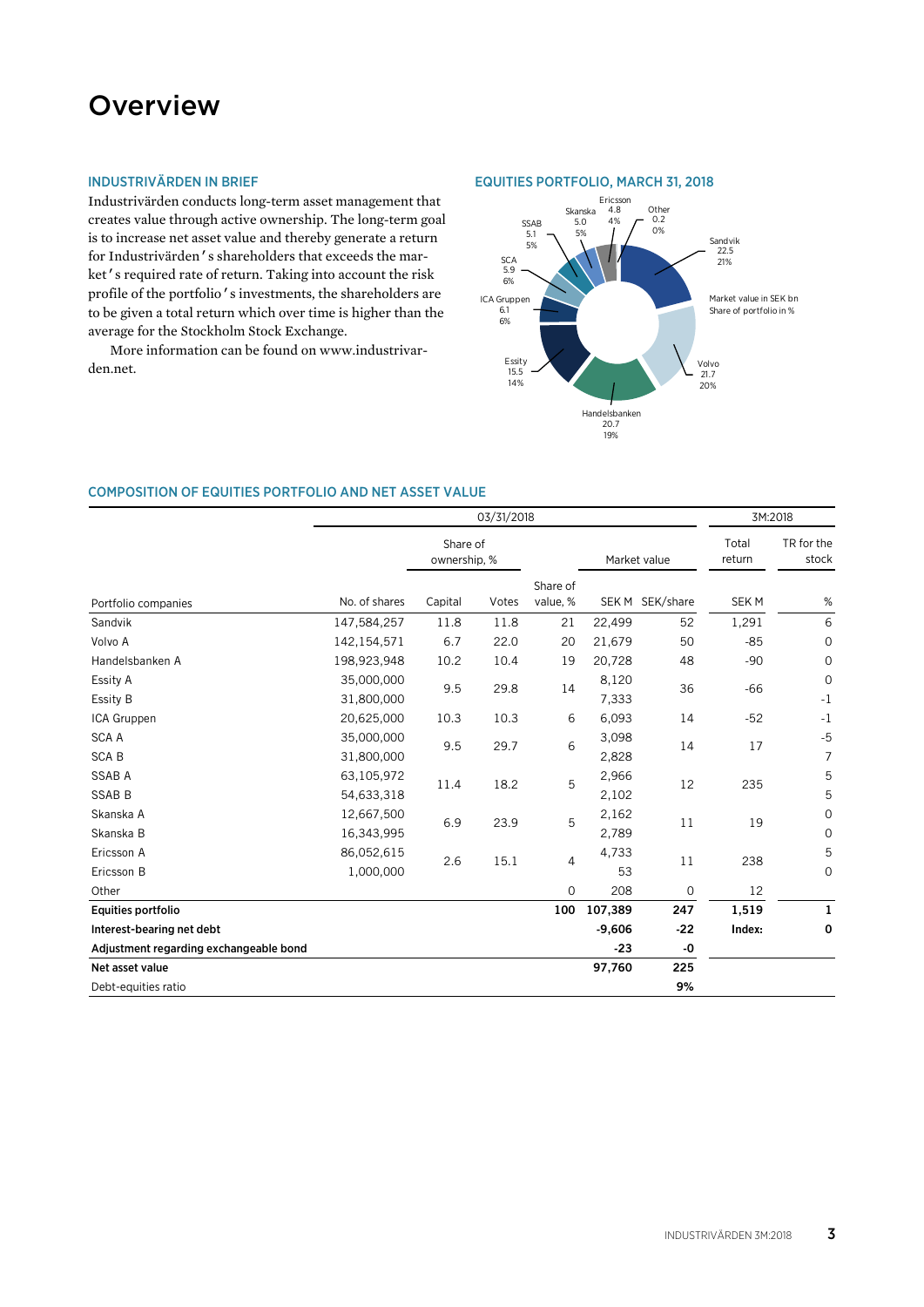# Performance

#### NET ASSET VALUE

Net asset value on March 31, 2018, was SEK 97.8 billion, or SEK 225 per share, an increase during the first quarter 2018 of SEK 4 per share or by 2 %, compared with 0 % for the total return index (SIXRX).

During the last five and ten-year periods, net asset value grew by 12 % and 10 %, respectively, per year including reinvested dividend. The total return index (SIXRX) increased by 12 % and 10 %, respectively, during the same periods.

#### EQUITIES PORTFOLIO

During the first quarter 2018 the value of the equities portfolio, adjusted for purchases and sales, decreased by SEK 0.2 billion. On March 31, 2018 the equities portfolio amounted to SEK 107.4 billion, or SEK 247 per share. The shareholding in Sandvik made significant positive contribution to the equities portfolio's value performance.

During the last three-year period the shareholdings in SCA, Sandvik, Volvo, Essity and SSAB have had higher total returns than the total return index (SIXRX). ICA Gruppen have had a development in line with the total return index. The shareholdings in Skanska, Handelsbanken and Ericsson have had lower total returns than the total return index (SIXRX).

### CASH FLOW

#### *Investment activities*

During the first quarter 2018 stocks in Handelsbanken were bought for SEK 0.3 billion.

#### *Board of Directors dividend proposal 2018*

The Board of Directors proposes a dividend of SEK 5.50 per share (5.25) and April 19, 2018, as the record date. The total proposed dividend payout will amount to SEK 2,394 M (2,285).

#### *Management cost*

The management cost during the first quarter 2018 amounted to SEK 30 M (26), which on a yearly basis corresponded to 0.11 % of the equities portfolio's value on March 31, 2018.

#### DEVELOPMENT OF NET ASSET VALUE 3M:2018

|                           | 03/31/2018 |           | 12/31/2017 |           |  |
|---------------------------|------------|-----------|------------|-----------|--|
|                           | SEK bn     | SEK/share | SEK bn     | SEK/share |  |
| Equities portfolio        | 107.4      | 247       | 107.3      | 247       |  |
| Interest-bearing net debt | $-9.6$     | -22       | $-109$     | $-25$     |  |
| Adjustment exchangeable   | 0.0        | -ቦ        | $-0.1$     | -0        |  |
| Net asset value           | 97.8       | 225       | 96.3       | 221       |  |

#### DEVELOPMENT OF NET ASSET VALUE, 10 YEARS



#### CONTRIBUTION ANALYSIS OF SHAREHOLDINGS 3M:2018



#### PERFORMANCE OF SHAREHOLDINGS, 3 YEARS

|                            | Annual average total return, % |
|----------------------------|--------------------------------|
|                            | 3 years                        |
| SCA <sup>*</sup>           | 32                             |
| Sandvik                    | 20                             |
| Volvo                      | 17                             |
| Essity*                    | 16                             |
| <b>SSAB</b>                | 14                             |
| ICA Gruppen                | 4                              |
| Skanska                    | 0                              |
| Handelsbanken              | $-2$                           |
| Ericsson                   | $-15$                          |
| Total return index (SIXRX) | 4                              |

\*The total returns for Essity and SCA have been calculated as the respective companies' share of the original company SCA's total return before the split (based on share of value at the time of the split) and thereafter based on the value performance of the respective companies. The split was carried out on June 9, and the first day of trading in Essity shares was June 15, 2017.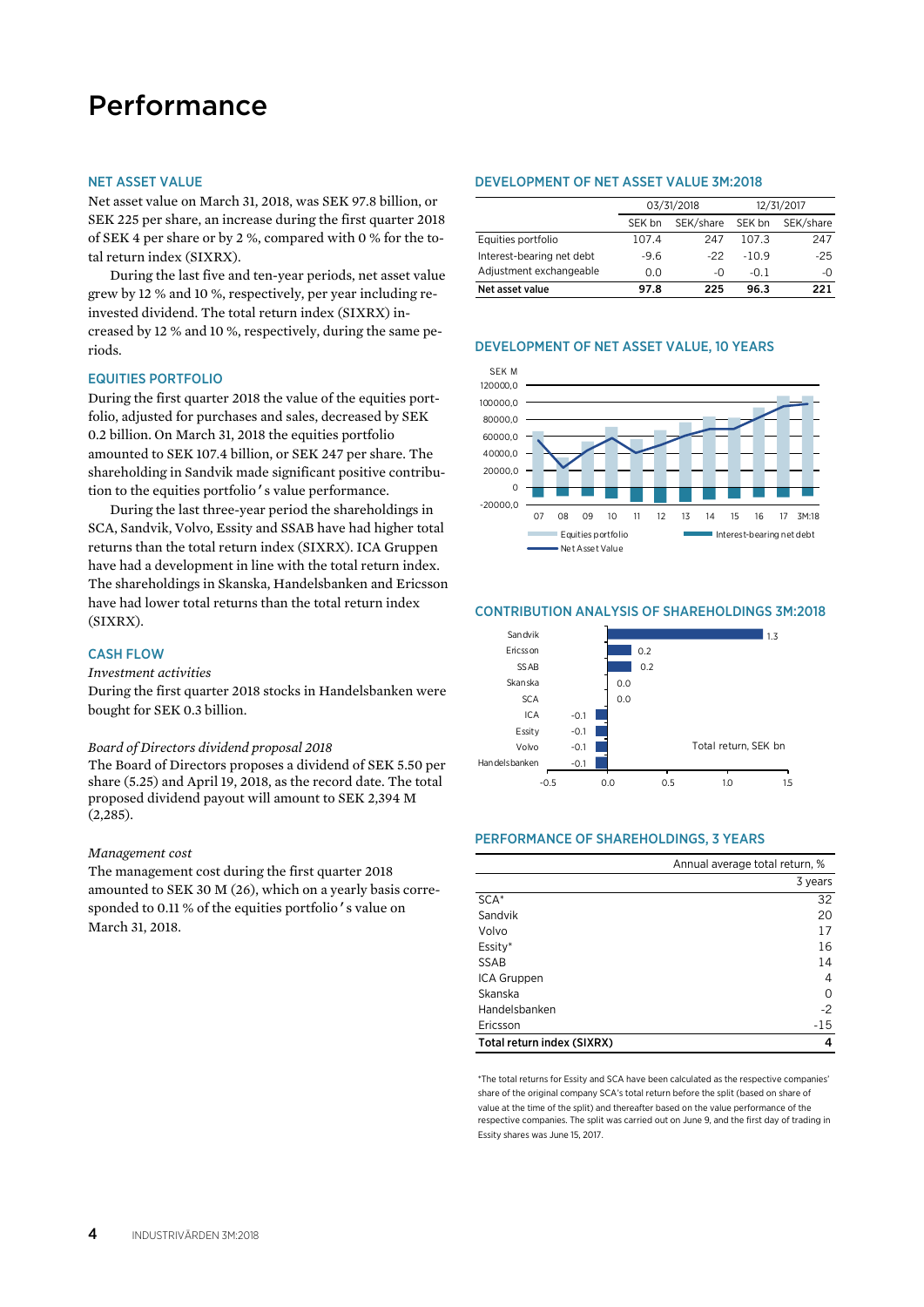### NET DEBT

Interest-bearing net debt amounted to SEK 9.6 billion on March 31, 2018. The debt-equities ratio was 9 % (10), and the equity ratio was 90 % (88). The debt-equities ratio is calculated as interest-bearing net debt in relation to the market value of the equities portfolio.

On March 31, 2018, interest-bearing liabilities had an average capital duration of approximately 2.5 years, an average interest duration of approximately 1 year and carried an average interest rate of approximately 0.1 %. Current unutilized committed bank loans that can be used for refinancing needs amounts to SEK 3 billion.

No part of Industrivärden's borrowings is conditional on any covenants. Standard & Poor's credit rating on Industrivärden is A/Stable/A-1.

In 2014 a SEK 4.4 billion exchangeable bond was issued based on ICA Gruppen's stock. The bond matures in 2019 and was issued at a premium of approximately 38 % to ICA Gruppen's, share price at the time and carries no interest. The strike price amounted to SEK 293.86 per share as per March 31, 2018. In the event of a potential future exchange, there is a possibility to pay either with shares or with cash.

#### INDUSTRIVÄRDEN SHARE DATA

The market prices for Industrivärden's Class A and C shares were SEK 202.80 and SEK 193.95 on March 31, 2018. At year-end on December 31, 2017 the corresponding market prices were SEK 211.60 and SEK 202.50.

The total return for Industrivärden's Class A shares as well as Class C shares during the first quarter 2018 were -4 %, compared with 0 % for the total return index (SIXRX). The total returns for Industrivärden's shares over longer periods of time are shown in the table on page 1.

At the 2011 Annual General Meeting, a share conversion clause was added to the Articles of Association. Shareholders have the right at any time to request conversion of Class A shares to Class C shares. During the first quarter 2018, 869 shares were converted.

#### INTEREST-BEARING NET DEBT, MARCH 31, 2018

|                              | Credit<br>facility, | Utilized<br>amount. |           |
|------------------------------|---------------------|---------------------|-----------|
|                              | <b>SEKM</b>         | <b>SEK M</b>        | Maturity  |
| Exchangeable bond            |                     | 4.379               | 2019      |
| MTN-program                  | 8,000               | 2,813               | 2018-2021 |
| Commercial paper             | 3,000               | 2.201               | 2018      |
| Pension debt                 |                     | 119                 |           |
| Other short-term borrowing   |                     | 848                 | 2018      |
| <b>Total borrowing</b>       |                     | 10,360              |           |
| Less:                        |                     |                     |           |
| Interest-bearing receivables |                     | 754                 |           |
| Interest-bearing net debt    |                     | 9.606               |           |

#### SHARE STRUCTURE, MARCH 31, 2018

|               |               |              | Capital, | Votes. |
|---------------|---------------|--------------|----------|--------|
| Share class   | No. of shares | No. of votes | %        | ℅      |
| A (1 vote)    | 268,183,471   | 268,183,471  | 61.6     | 94.1   |
| C (1/10 vote) | 167,026,406   | 16.702.640   | 38.4     | 5.9    |
| Total         | 435,209,877   | 284,886,111  | 100.0    | 100.O  |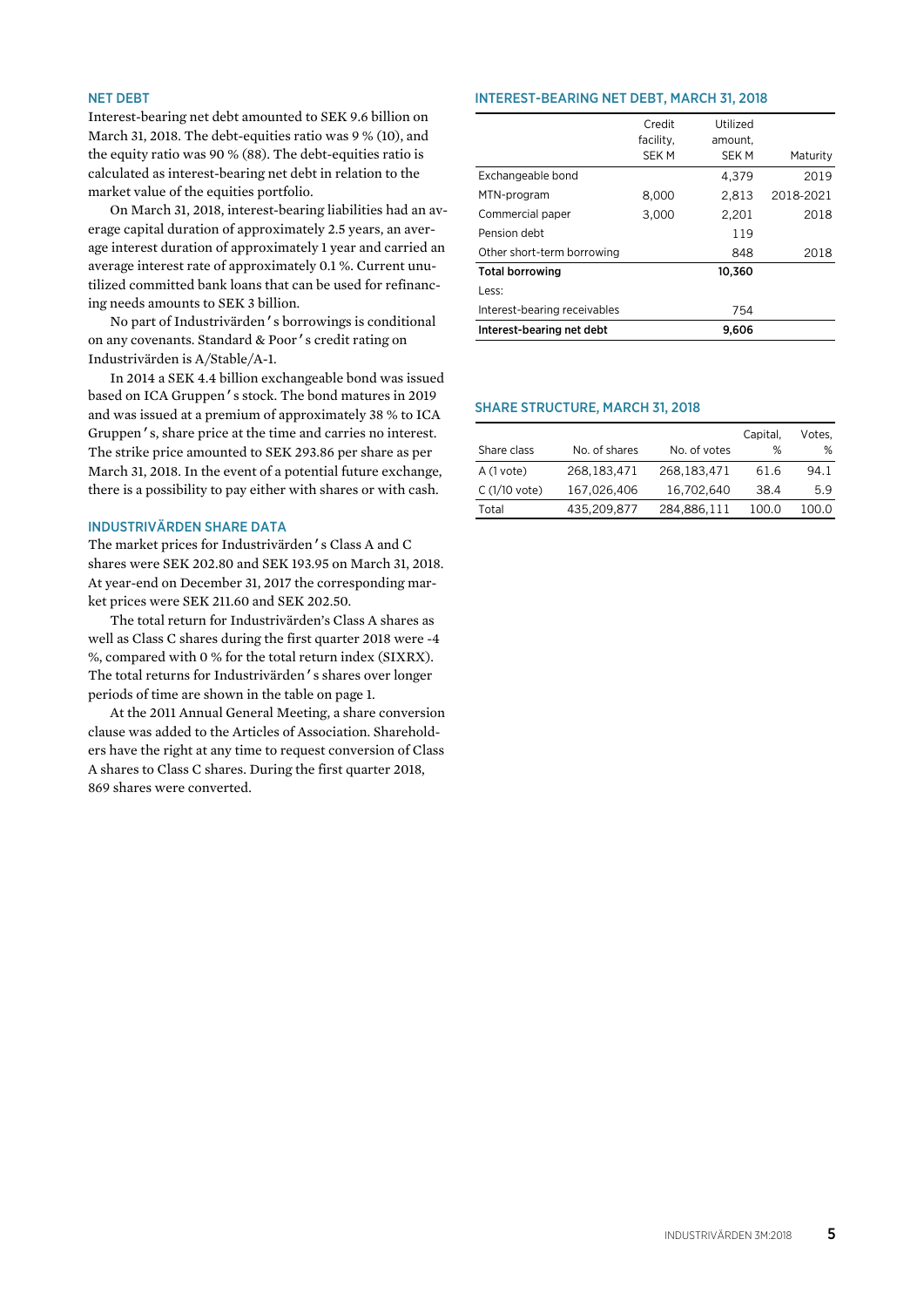# **Other**

#### ANNUAL GENERAL MEETING

The 2018 Annual General Meeting will be held on April 17 at 2 p.m. at the Grand Hotel, Vinterträdgården hall, in Stockholm. Notification to attend can be made by post, by electronic application on Industrivärden's website, or by phone, at +46-8-402 92 86.

#### PROPOSED DIVIDEND

The Board of Directors has proposed that the AGM vote in favor of a dividend of SEK 5.50 per share. The last day to buy shares that carry entitlement to the dividend is April 17, 2018, entailing that Industrivärden shares will be traded exrights on April 18, 2018. Provided that the AGM resolves in favor of the proposal, it is expected that dividends will be sent out by Euroclear Sweden on April 24, 2018.

#### ANNUAL REPORT

Industrivärden's 2017 Annual Report was published on February 22, 2018, and is available on the Company's website and can be ordered from the Company.

# RECCOMENDATION FOR ELECTION OF BOARD MEMBERS AT THE ANNUAL GENERAL MEETING

The Nominating Committee proposes re-election of board members Pär Boman, Christian Caspar, Bengt Kjell, Nina Linander, Fredrik Lundberg, Annika Lundius, Lars Pettersson and Helena Stjernholm. In addition, Fredrik Lundberg is proposed for reelection as Chairman of the Board. Information about the nominated board members is provided on Industrivärden's website.

### FINANCIAL CALENDAR

Annual General Meeting: April 17, 2018 in Stockholm Interim report January–June: July 5, 2018 Interim report January–September: October 5, 2018

#### CONTACT PERSONS

Sverker Sivall, Head of Corporate Communication and Sustainability, Phone: +46-8-666 64 19 E-mail: ssl@industrivarden.se Martin Hamner, CFO, Helena Stjernholm, CEO

### CONTACT INFORMATION

AB Industrivärden (publ) Box 5403, SE-114 84 Stockholm, Sweden Registered office: Stockholm Reg. no.: 556043-4200 Switchboard: +46-8-666 64 00 info@industrivarden.se www.industrivarden.net

#### TICKER CODES

INDUC:SS, Bloomberg INDUc.ST, Reuters INDU C, NASDAQ OMX

#### PUBLICATION

This information is information that AB Industrivärden is obliged to make public pursuant to the EU Market Abuse Regulation. The information was submitted for publication, through the agency by the Head of Corporate Communication and Sustainability stated above, at 10:00 a.m. CET on April 9, 2018.

*This interim report has not been reviewed by the Company's auditors.*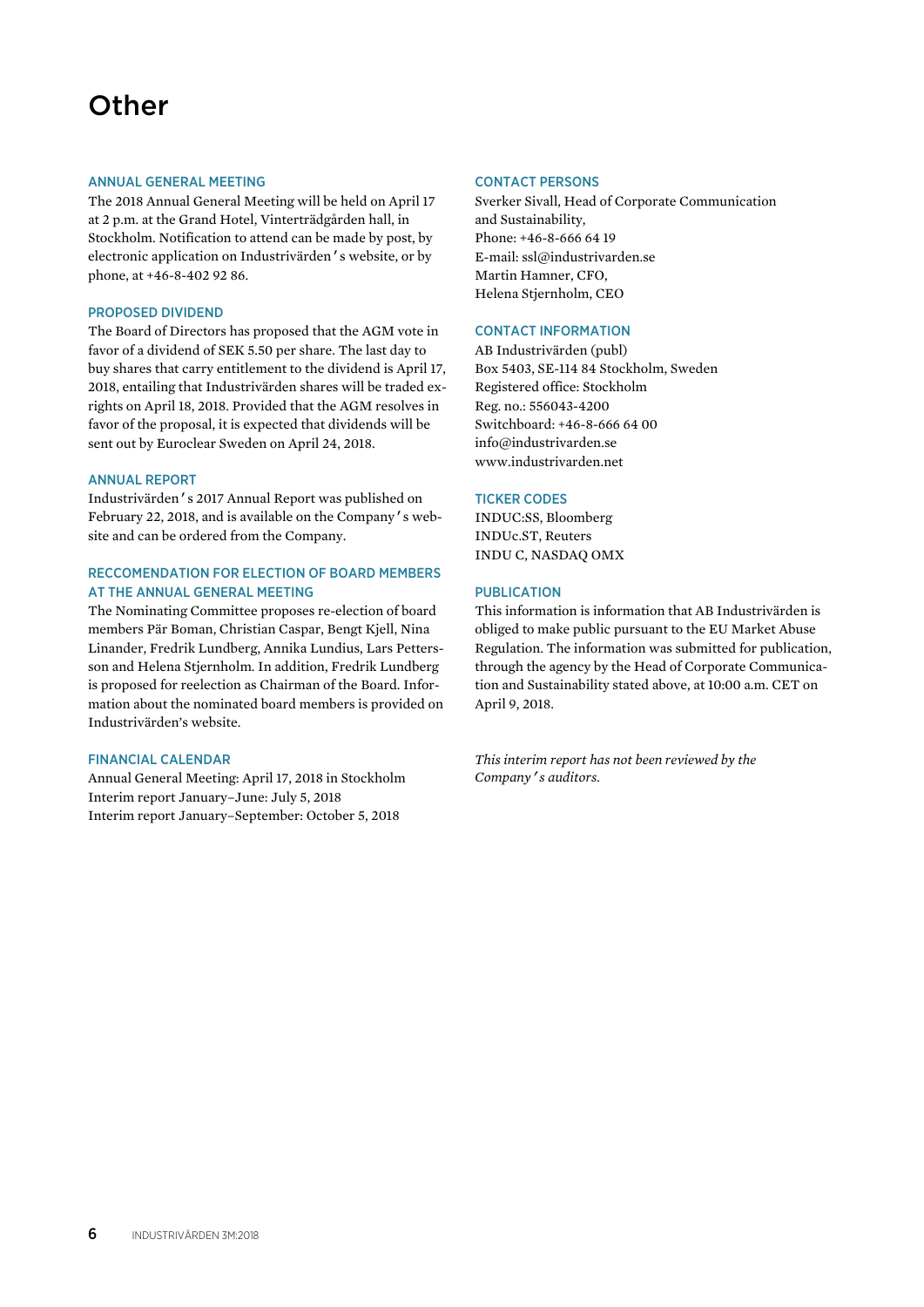# Financial statements

# GROUP

|                                               | 2018           | 2017      | 2017      |
|-----------------------------------------------|----------------|-----------|-----------|
| <b>SEK M</b>                                  | Jan.-Mar.      | Jan.-Mar. | Jan.-Dec. |
| <b>INCOME STATEMENT</b>                       |                |           |           |
| Dividend income from stocks                   | 1,675          | 1,062     | 2,786     |
| Change in value of stocks, etc.               | $-136$         | 9,372     | 12,957    |
| Management cost                               | $-30$          | $-26$     | $-111$    |
| <b>Operating income</b>                       | 1,509          | 10,408    | 15,632    |
| Financial items                               | $-2$           | -45       | -77       |
| Income after financial items                  | 1,507          | 10,363    | 15,555    |
| Tax                                           |                |           |           |
| Net income for the period                     | 1,507          | 10,363    | 15,555    |
| Earnings per share, SEK                       | 3.46           | 23.86     | 35.76     |
| STATEMENT OF COMPREHENSIVE INCOME             |                |           |           |
| Comprehensive income for the period           | 1,507          | 10,363    | 15,549    |
| BALANCE SHEET as per end of period            |                |           |           |
| Equities                                      | 107,389        | 103,662   | 107,289   |
| Other non-current assets                      | 12             | 13        | 12        |
| Total non-current assets                      | 107,401        | 103,675   | 107,301   |
| Cash and cash equivalents                     | $\overline{0}$ | 660       | 613       |
| Other current assets                          | 768            | 1,438     | 446       |
| Total current assets                          | 768            | 2,098     | 1,059     |
| <b>Total assets</b>                           | 108,169        | 105,773   | 108,360   |
| Shareholders' equity                          | 97,387         | 92,974    | 95,880    |
| Non-current interest-bearing liabilities      | 6,560          | 8,925     | 7,292     |
| Non-current non interest-bearing liabilities* | 304            | 525       | 368       |
| Total non-current liabilities                 | 6,864          | 9,450     | 7,660     |
| Current interest-bearing liabilities          | 3,800          | 3,211     | 4,523     |
| Other liabilities                             | 118            | 138       | 297       |
| Total current liabilities                     | 3,918          | 3,349     | 4,820     |
| Total shareholders' equity and liabilities    | 108,169        | 105,773   | 108,360   |
| <b>CASH FLOW</b>                              |                |           |           |
| Cash flow from operating activities           | 1,622          | 995       | 2,594     |
| Cash flow from investing activities           | $-282$         | 0         | $-103$    |
| Cash flow from financing activities**         | $-1,953$       | $-1,158$  | $-2,701$  |
| Cash flow for the period                      | $-613$         | $-163$    | $-210$    |
| Cash and cash equivalents at end of period    | $\mathbf{0}$   | 660       | 613       |

\* Of which, the option component of the exhangeable bond, totaling SEK 250 M, which at the time of issue amounted to a total of SEK 335 M.

\*\* Of which, dividends of SEK 0 (2 285) M paid to shareholders.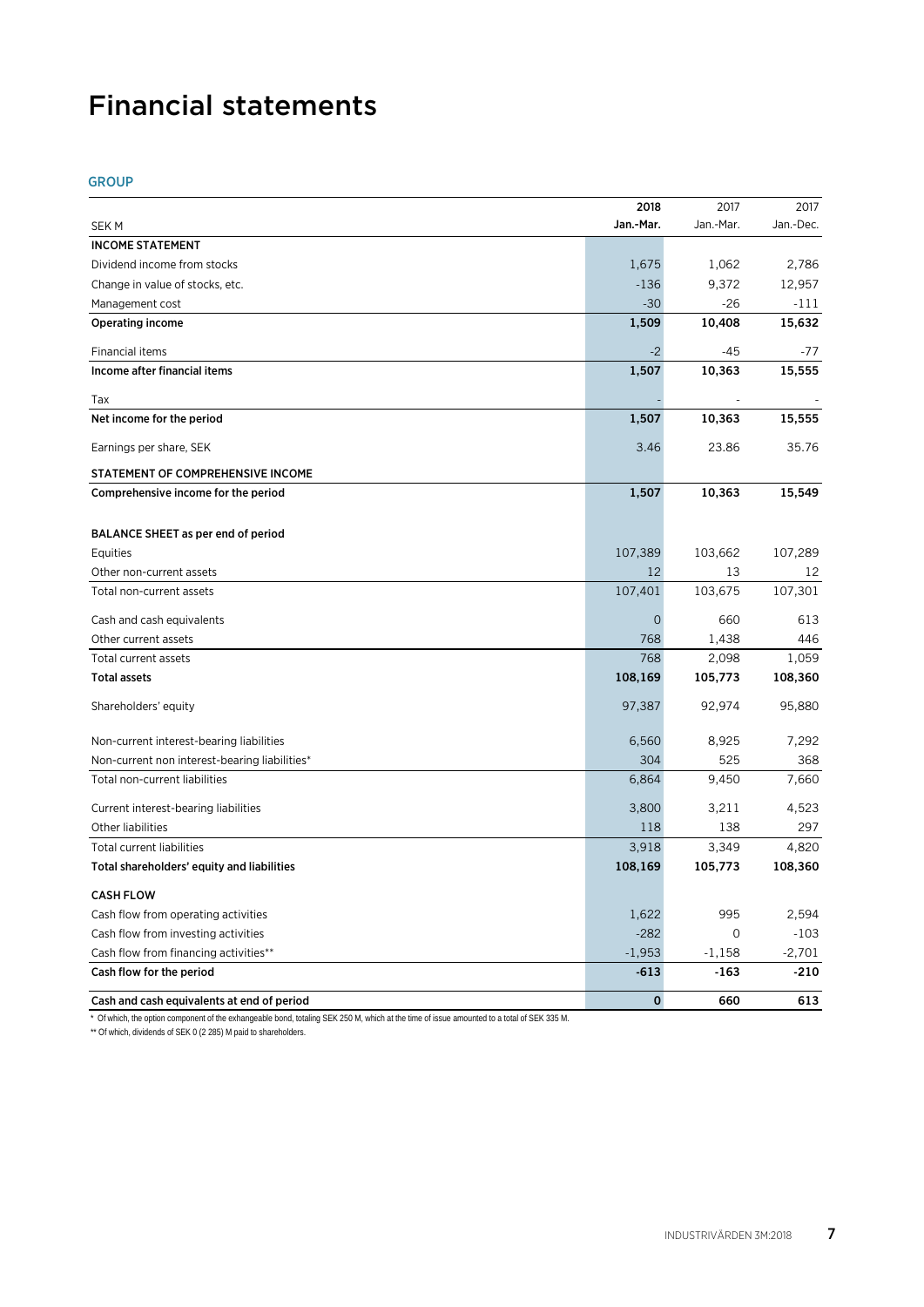|                                                   | 2018           | 2017      | 2017      |
|---------------------------------------------------|----------------|-----------|-----------|
| <b>SEK M</b>                                      | Jan.-Mar.      | Jan.-Mar. | Jan.-Dec. |
| <b>CHANGES IN SHAREHOLDERS' EQUITY</b>            |                |           |           |
| Opening shareholders' equity as per balance sheet | 95,880         | 82,129    | 82,129    |
| Conversion and other                              | 0              | 486       | 486       |
| Comprehensive income for the period               | 1,507          | 10,363    | 15,549    |
| Dividend                                          | 0              | 0         | $-2,285$  |
| Closing shareholders' equity as per balance sheet | 97,387         | 92.974    | 95,880    |
| INTEREST-BEARING NET DEBT at end of period        |                |           |           |
| Cash and cash equivalents                         | $\overline{0}$ | 660       | 613       |
| Interest-bearing assets                           | 754            | 1.396     | 272       |
| Non-current interest-bearing liabilities          | 6,560          | 8,925     | 7,292     |
| Current interest-bearing liabilities              | 3,800          | 3,211     | 4,523     |
| Interest-bearing net debt                         | 9,606          | 10,080    | 10,930    |

# PARENT COMPANY

|                                            | 2018      | 2017      | 2017      |
|--------------------------------------------|-----------|-----------|-----------|
| <b>SEKM</b>                                | Jan.-Mar. | Jan.-Mar. | Jan.-Dec. |
| <b>INCOME STATEMENT</b>                    |           |           |           |
| Operating income                           | 1,626     | 7,606     | 12,145    |
| Income after financial items               | 1,626     | 7,591     | 12,121    |
| Income for the period                      | 1,626     | 7,591     | 12,121    |
| Comprehensive income for the period        | 1,626     | 7,591     | 12,115    |
| BALANCE SHEET as per end of period         |           |           |           |
| Non-current assets                         | 65,410    | 60,720    | 63,883    |
| Current assets                             | 268       | 936       | 2,021     |
| <b>Total assets</b>                        | 65,678    | 61,656    | 65,904    |
| Shareholders' equity                       | 55,274    | 51,403    | 53,647    |
| Non-current liabilities                    | 6,864     | 7,450     | 7,660     |
| <b>Current liabilities</b>                 | 3,540     | 2,803     | 4,597     |
| Total shareholders' equity and liabilities | 65,678    | 61,656    | 65,904    |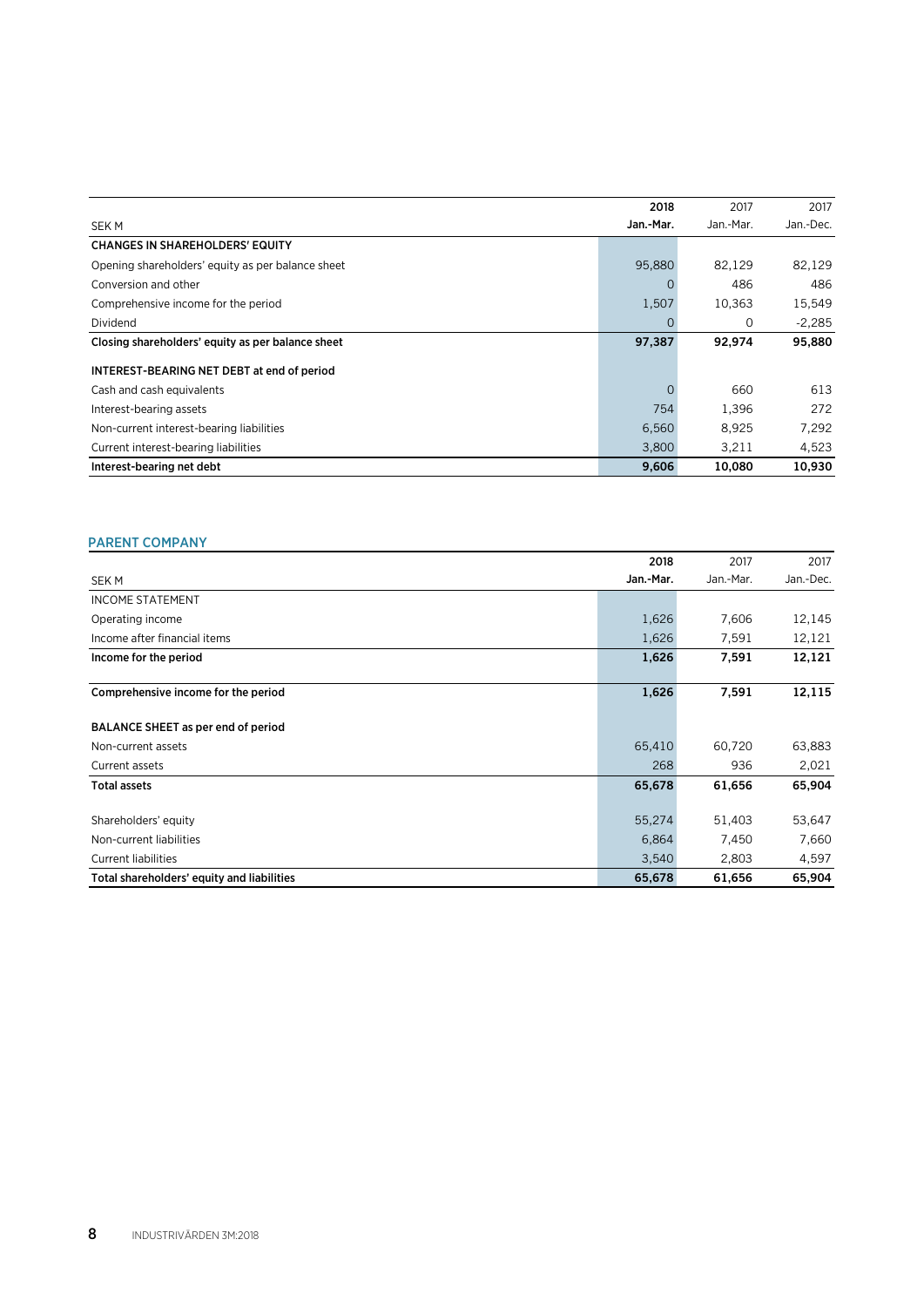# Accounting policies and notes

# ACCOUNTING POLICIES

This interim report has been prepared in accordance with IAS 34 Interim Financial Reporting. The consolidated financial statements have been prepared in accordance with International Financial Reporting Standards (IFRS) as endorsed by the EU, and the Swedish Annual Accounts Act. The Parent Company's financial statements have been prepared in accordance with RFR 2 – Accounting for Legal Entities, and the Swedish Annual Accounts Act. New or amended IFRSs and IFRIC interpretations have not had any effect on the Group's or Parent Company's earnings or financial position.

#### ALTERNATIVE PERFORMANCE MEASURES

The definitions for the alternative performance measures net asset value, debt-equities ratio, equity ratio, market value of the equities portfolio and interest-bearing net debt are provided in the 2017 Annual Report. These alternative performance measures are essential for the understanding and evaluation of an investment company's business.

# FAIR VALUE MEASUREMENT OF FINANCIAL INSTRUMENTS

In accordance with IFRS 13, financial instruments are measured at fair value according to a three level hierarchy. Classification is based on input data that is used in measuring the instruments. Instruments in Level 1 are valued according to quoted prices for identical instruments in an active market. Instruments in Level 2 are valued in a valuation model which uses input data that are directly or indirectly observable in the market. Instruments in Level 3 are valued using a valuation technique based on input data that are not observable in a market.

Responsibility for the measurement of fair value rests with management. ISDA master agreements exist with the pertinent counterparties.

| 03/31/2018               | Level 1 | Level 2 | Level 3 | Total   |
|--------------------------|---------|---------|---------|---------|
| Assets                   |         |         |         |         |
| Equities                 | 107,181 |         | 208     | 107,389 |
| <b>Total assets</b>      | 107,181 |         | 208     | 107,389 |
|                          |         |         |         |         |
|                          | Level 1 | Level 2 | Level 3 | Total   |
| Liabilities              |         |         |         |         |
| Option component of      |         |         |         |         |
| exchangeable bond        | ٠       | $-250$  |         | $-250$  |
| Derivatives, etc.        | ۰       | $-55$   |         | $-55$   |
| <b>Total liabilities</b> |         | $-305$  |         | $-305$  |

No changes have been made between levels compared with the preceding year.

#### RISKS AND UNCERTAINTIES

The dominant risk in Industrivärden's business is share price risk, i.e., the risk of a change in value caused by changes in share prices. A 1% change in the share price of the holdings in the equities portfolio as per March 31, 2018, would have affected its market value by approximately +/– SEK 1,100 M.

#### RELATED PARTY TRANSACTIONS

During the first quarter 2018, dividend income was received from associated companies.